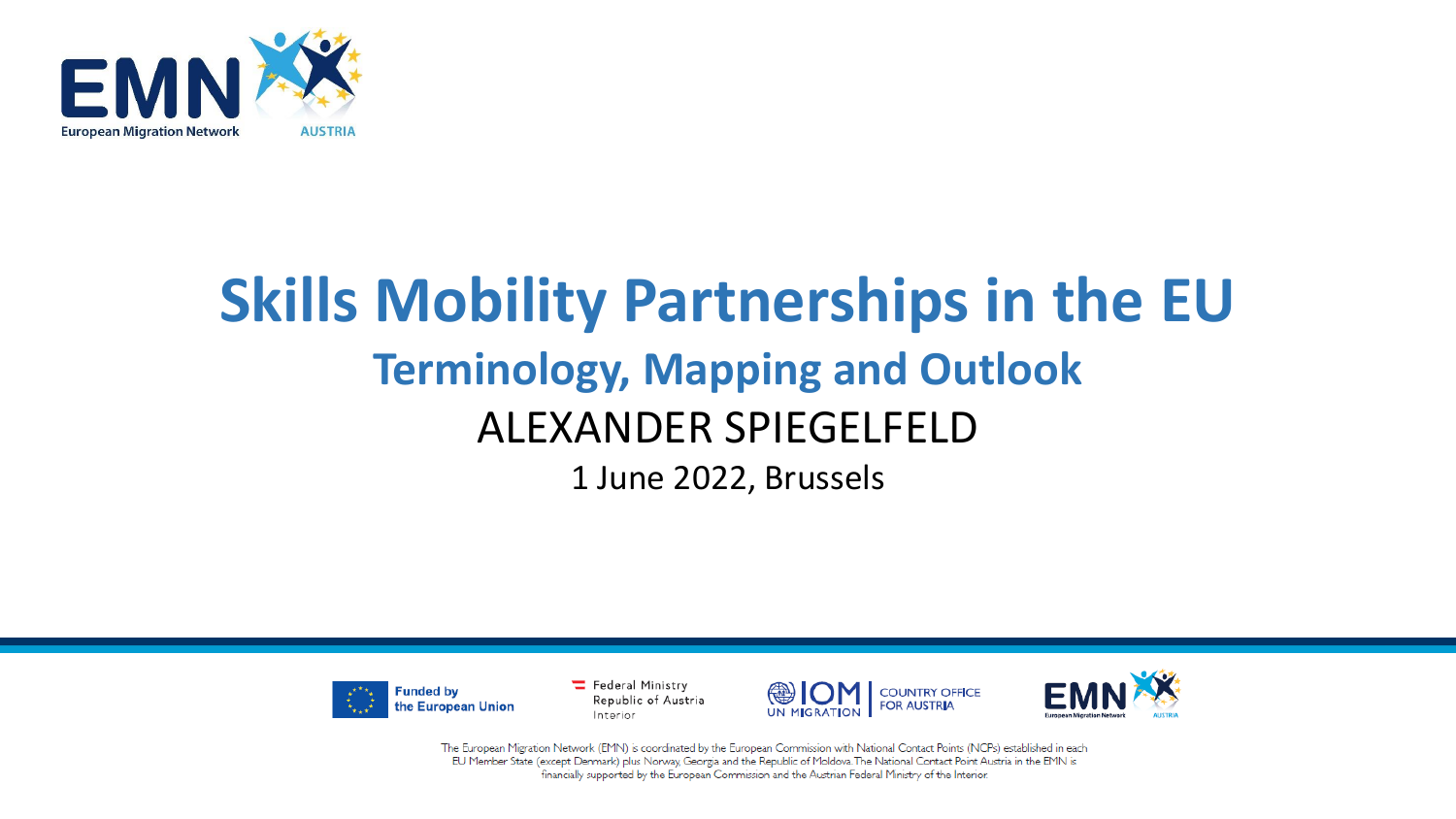

# The European Migration Network

- Network providing **up-to-date, objective, reliable and comparable information** on migration and asylum
- **EXA:** Target groups: policy makers, practitioners, and the general public
- IOM Austria serves as the **National Contact Point (NCP) in Austria**

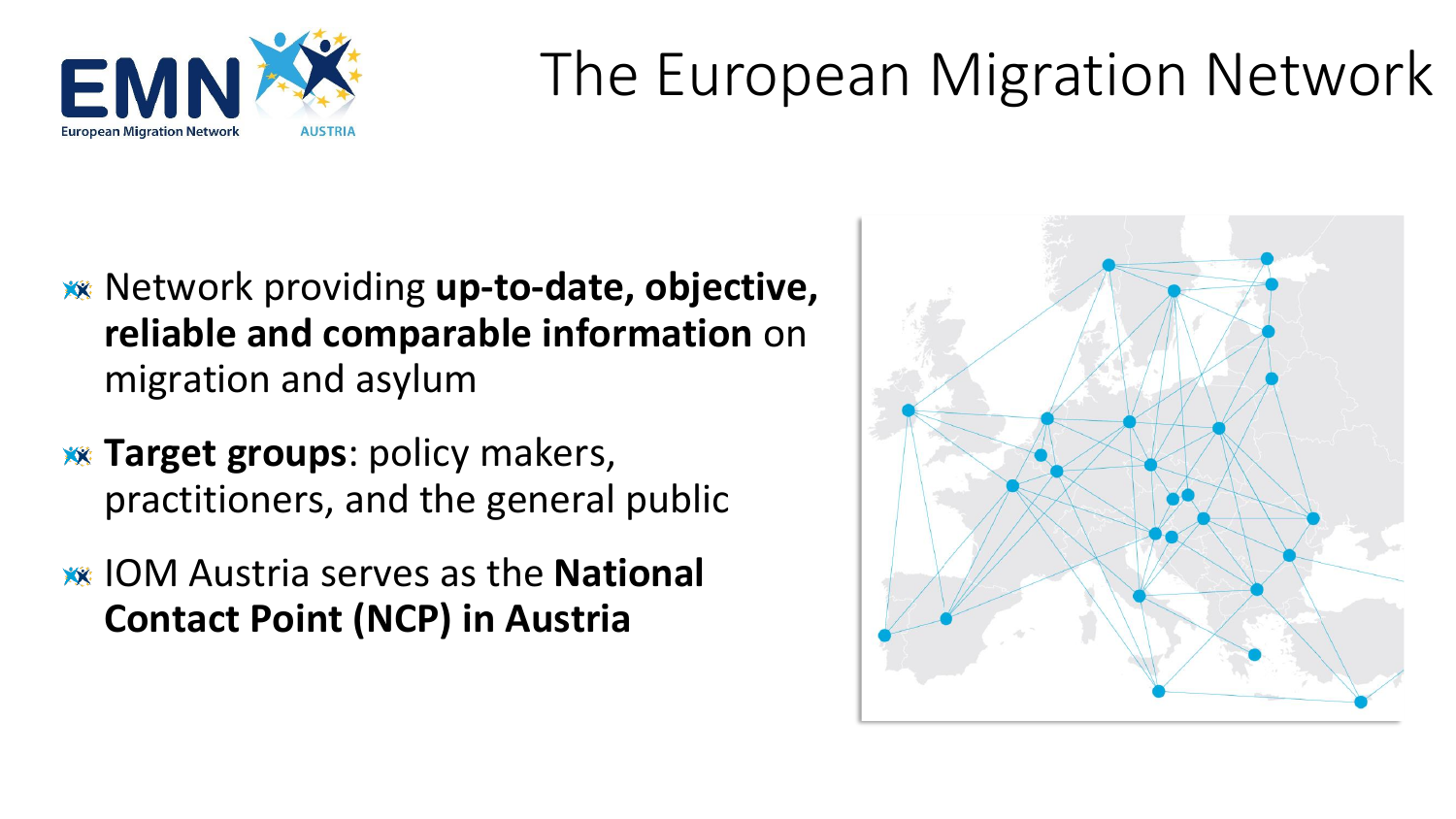

# The Terminology

- **GLOBAL SKILLS PARTNERSHIPS**
- **SKILLS MOBILITY PARTNERSHIPS**



• **TALENT PARTNERSHIPS**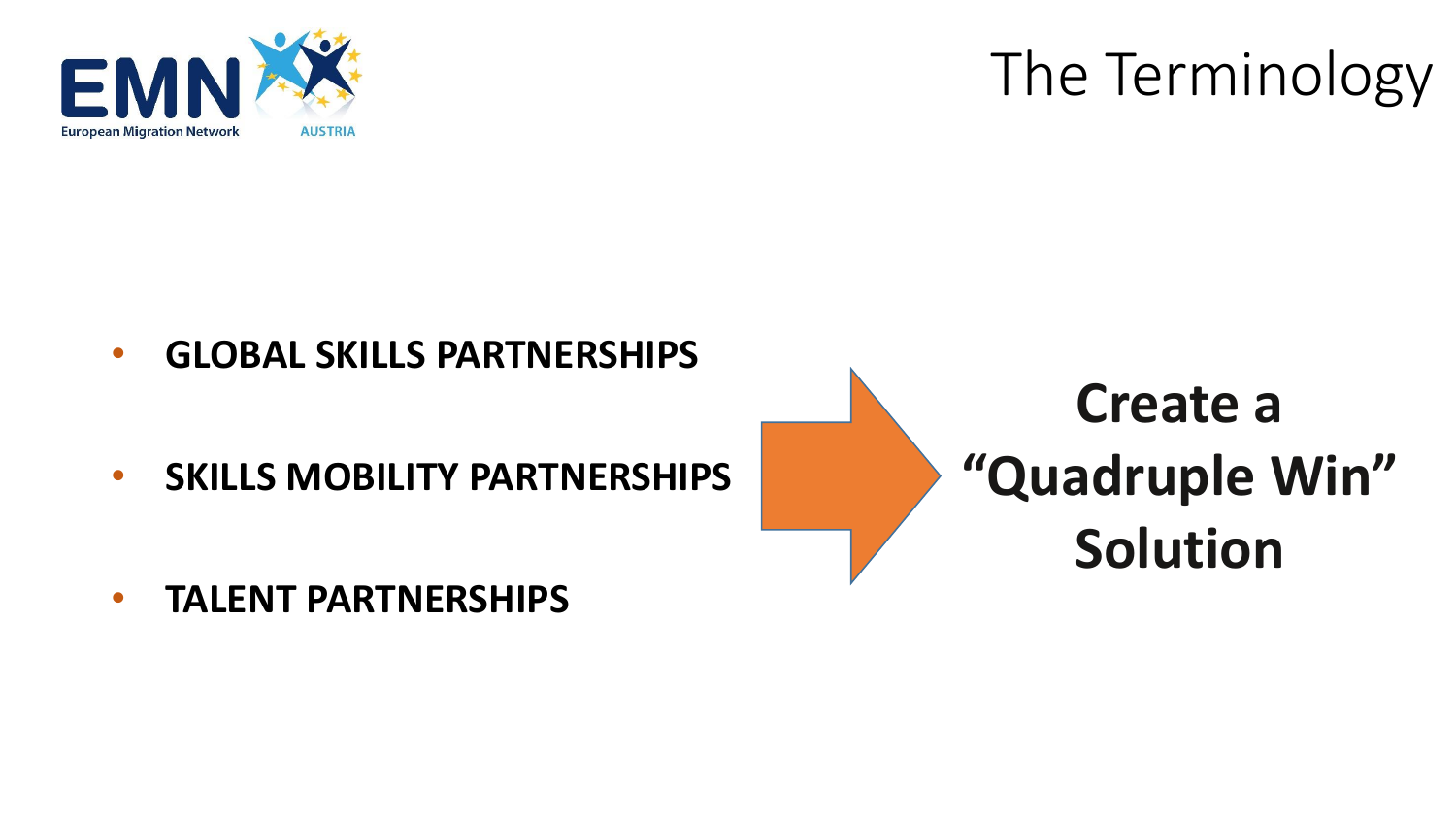

# The EMN Inform

- **Mapping experiences** with implementing SMPs and similar initiatives in the EU and globally
- Exploring the **main challenges and benefits**
- Form a basis for **further discussion** at EU and national levels

**SKILLS MOBILITY PARTNERSHIPS: EXPLORING INNOVATIVE APPROACHES TO LABOUR MIGRATION** 

European<br>Commission

**EMN-OECD INFORM** 

March 2022

**European Migration Network** 

#### **O 1. INTRODUCTION**

In the context of unprecedented demographic changes, technological development and growing mobility of workers, skills shortages in the EU are becoming more propounced and Skills Mobility Partnerships (SMPs) with third countries are increasingly being considered as part of the solution.<sup>1</sup> SMPs are a relatively new concept promoting a sustainable approach to skilled migration and mobility with the idea of building skills both for the benefit of countries of origin and destination. SMPs are inextricably linked to two other highly similar and often interchangeable concepts - Talent Partnerships (TPs) and Global Skills Partnerships (GSPs).

destination at the heart of their efforts<sup>2</sup> Furthermore, as highlighted by a recent report by the European Parliament,<sup>3</sup> providing vocational training in the countries of origin can be a central element of SMPs. SMPs aim to create a "quadruple win" solution for countries of origin, destination, migrant workers as well as employers and the private sector, thus enhancing the positive effects of migration on development

SMPs typically include the following five components: (1) formalised state cooperation, (2) multi-stakeholder involvement (3) training, (4) skills recognition, and (5) migration/ mobility.<sup>4</sup> SMPs can among other things include (vocational) training in the origin or destination country, internships in the destination country, or scholarships.

Although SMPs may vary in form, modality and type of stakeholder involvement, they all place skills development, mobility and mutual benefit of countries of origin and

#### 2. METHODOLOGY

This inform presents experiences with implementing SMPs and similar initiatives in the EU and globally, exploring the main challenges and benefits. Due to the diversity of related initiatives and multitude of actors Involved, this inform does not aim to provide an exhaustive mapping of SMPs and SMP-related initiatives, but rather alms to provide an initial overview of the types of initiatives

Implemented. In doing so, it highlights not only experiences by EU Member States, but also draws on experiences from other countries and international organisations. Thus, the Inform aims to form a basis for further discussion at EU and national levels.

The analysis was prepared on the basis of contributions from 23 EU Member States<sup>6</sup> and the Organisation for

International Organisation for Migration (IOM), "Skills Mobility Partnerships", svaliable at https://sex.bom.int/stear/finesteries/do<br>ships-inferiencipaf , bast accessed 22 February 2002. See also OECD, What would make Ski

Europæn Parliamentary Research Service, 'Legal migration policy and law: European added value assessment', 2021, available ab h<br>etados/STUD/2021/694211/EPRE\_STU(2021)694211\_EN.pdf , last accessed 22 February 2022. International Organisation for Migration (IOM), 'Skills Mobility Partnership's, available at: http://www.charles.com/<br>International organisation of the thermer of 22 Entreport 2022

ite.<br>The folowing Member Sistes provided responses to the Ad-hoc quey 2021.44 "Sellis mobility perchanged, fourth, collegating, compared the most marked in the most compared to the most compared to the control of the Contr volopment in Member States

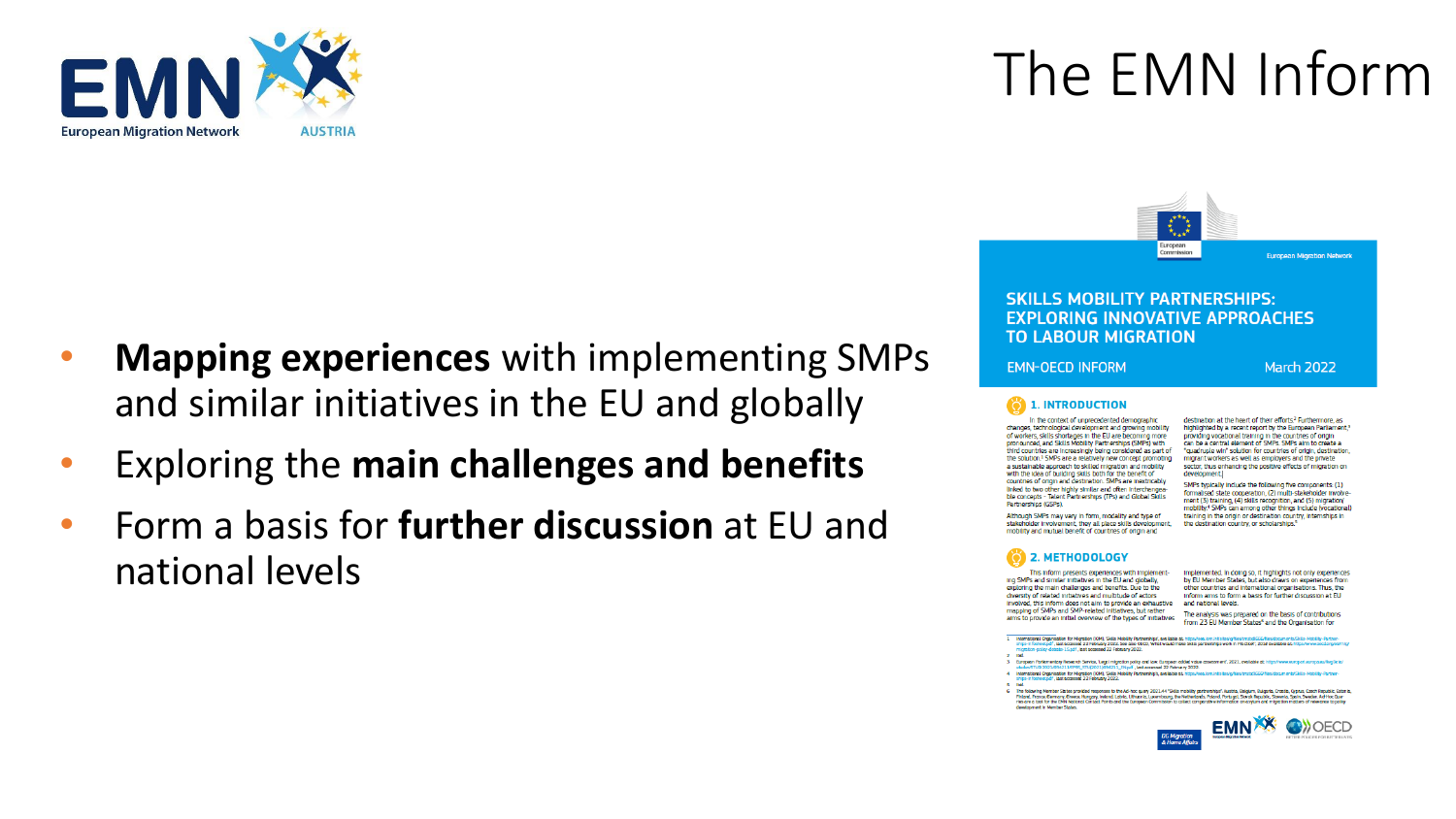

# The Mapping

*"The experiences among Member States differ significantly"*

- 23 Member States responded: **8 Member States have SMPs**
- Diverse in terms of **focus, objectives and implementation modes**
- **Focus**: Youth exchanges, mobility of young, qualified professionals or graduates as well as circular migration in the field of higher education
- **Implementation:** Bilateral agreements, programmes and pilot projects
- **No specific regional focus**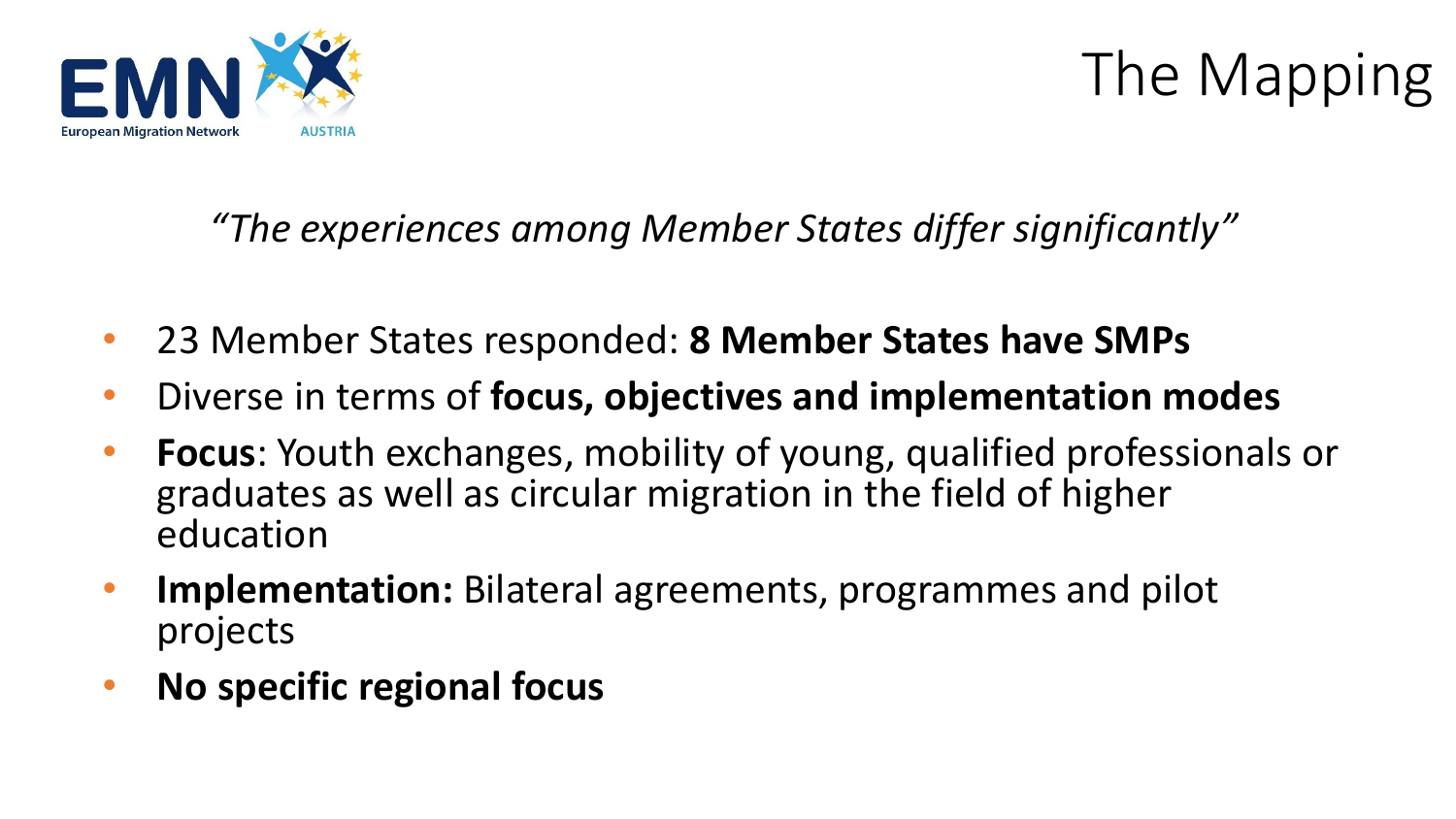

# Some Examples

- **EU-Level Programmes:** MENTOR II, DIGI TALENTS, IOM-MATCHproject
- **Country Level:**
	- **BELGIUM:** 5 SMPs, e.g. PALIM and PEM project
	- **GERMANY:** Global Skills Partnerships Nursing, Hand in Hand for International Talents
	- **IRELAND:** International Medical Graduate Training Initiative (IMGTI)
	- **SPAIN:** GECCO Programme
- **Non-EU Examples:** Australia Pacific Technical College (APTC), Korean Employment Permit System (EPS)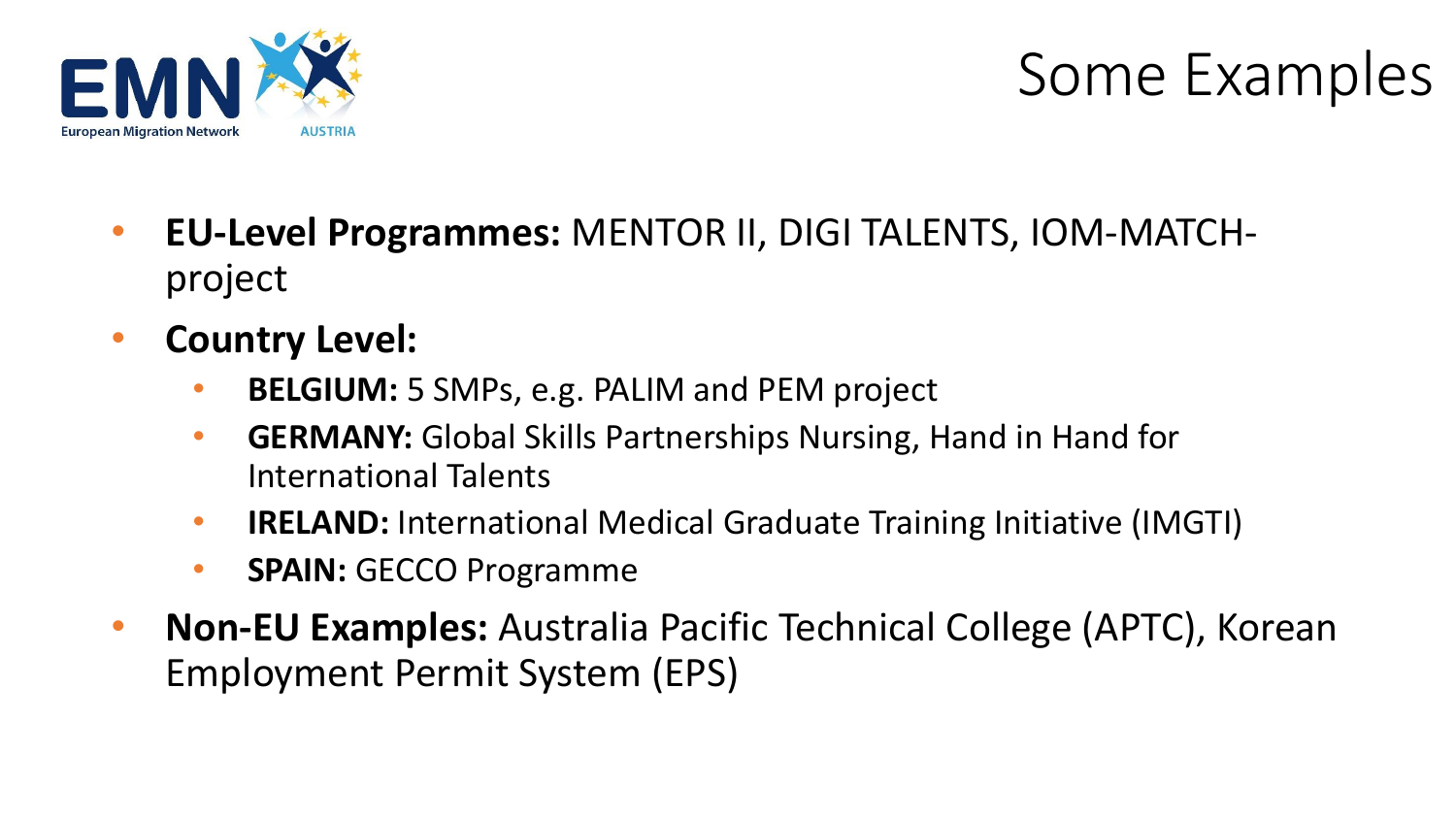



- SMPs are not a wide-spread policy tool in the EU, but a few Member States are increasingly interested
- SMPs are usually not part of the overall labour migration or development assistance strategy or policy
- Majority of SMPs are relatively new (some in pilot stages) and most had not yet been evaluated

# Conclusions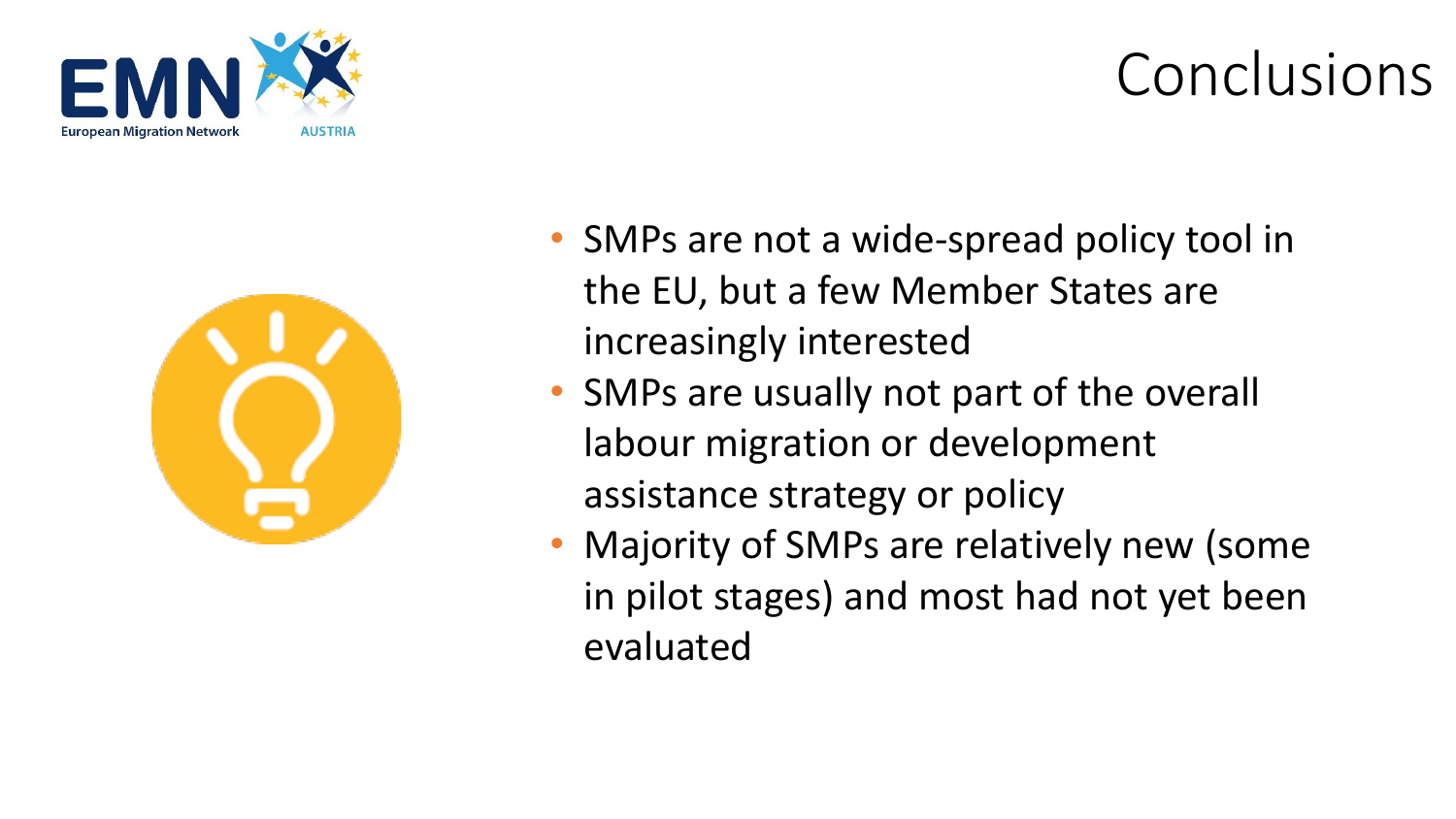



• SMPs are no short-term intervention, but rather a long-term tool and forwardlooking investment

Outlook

- To scale up: the use or development of appropriate legal migration channels and the ability to meet employers' needs.
- Creation of a "Clearing House"
- A need for continuous evaluation